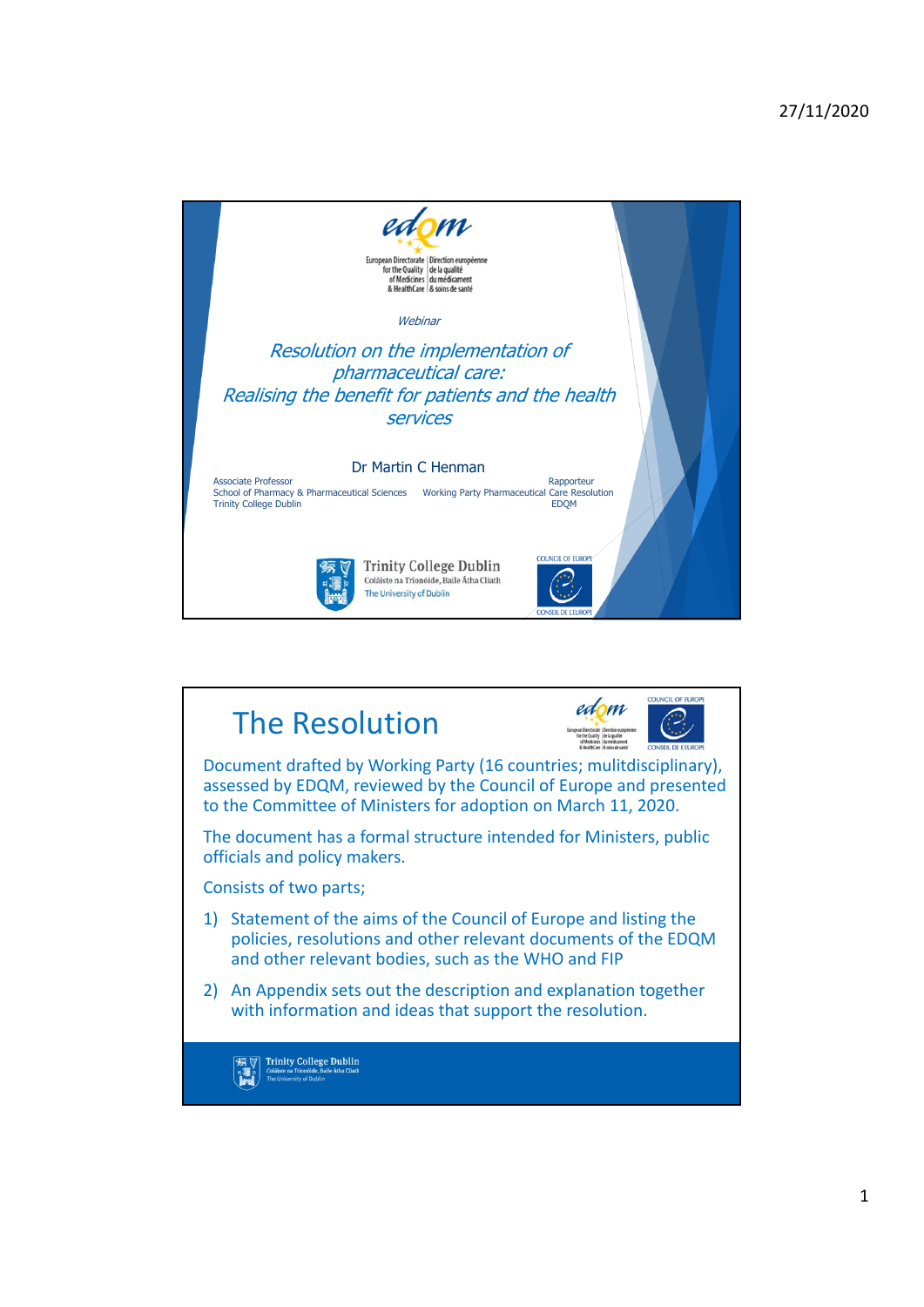

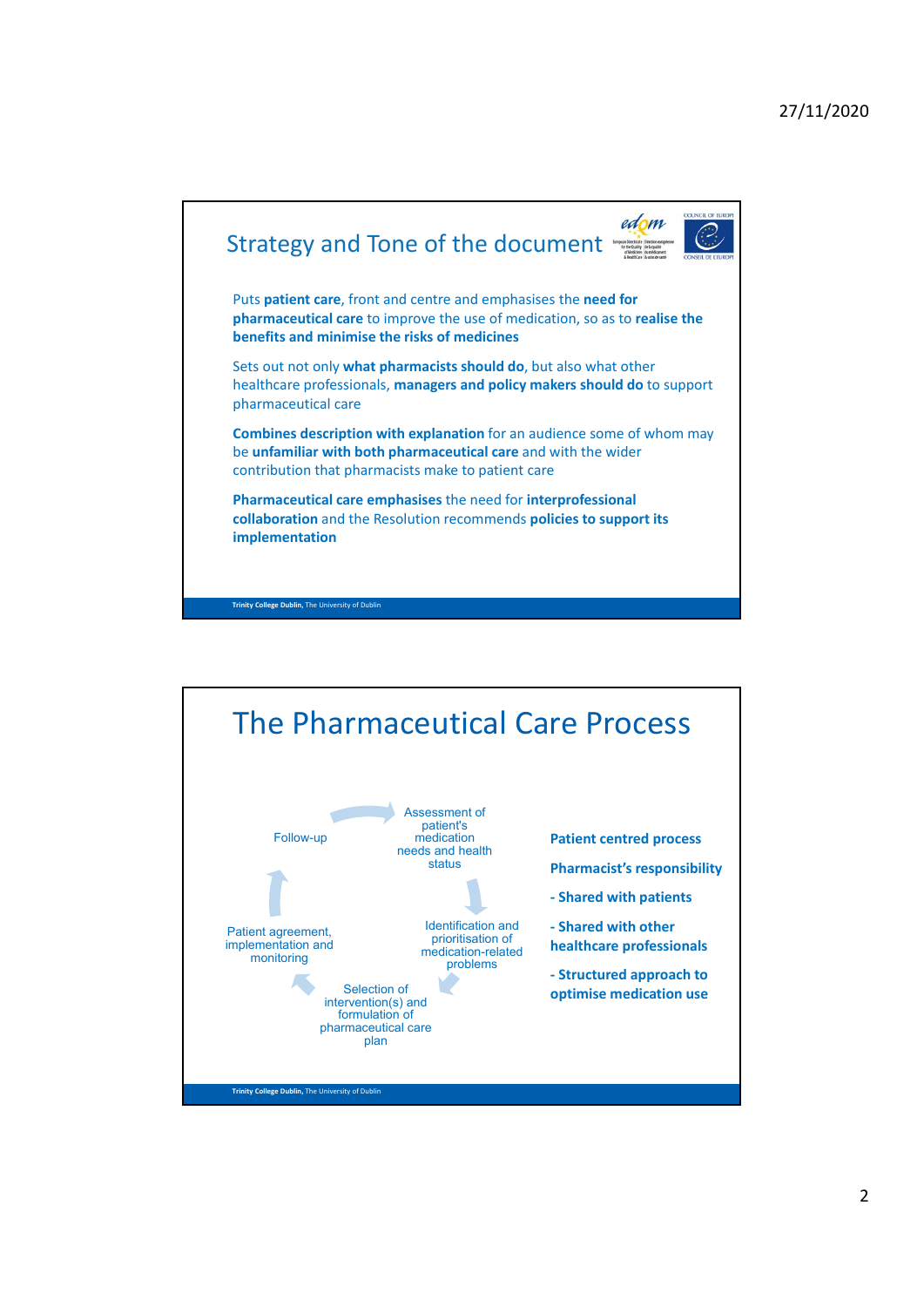## 27/11/2020



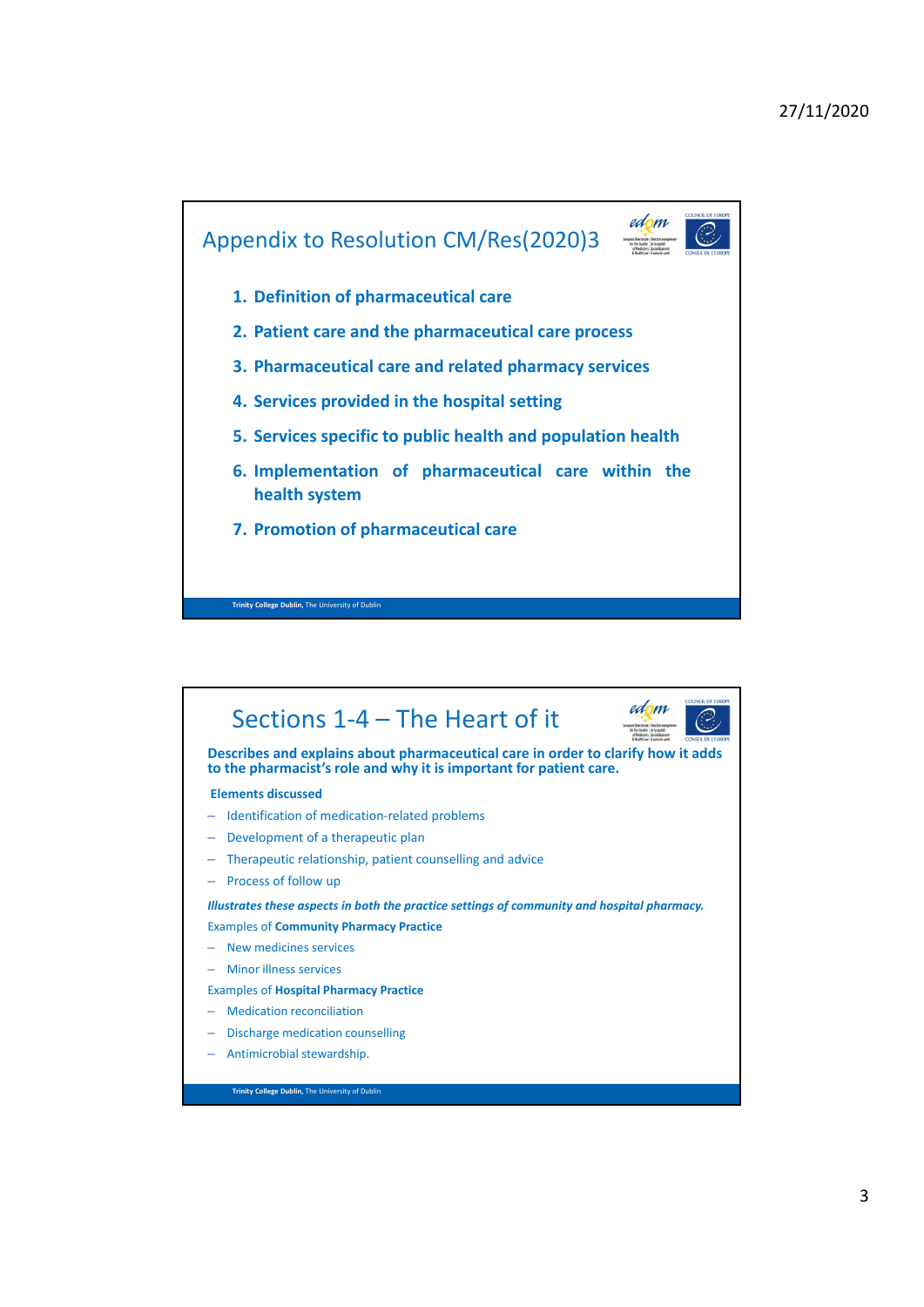## Care for individuals

**Trinity College Dublin,** The University of Dublin

Pharmaceutical Care is about **individuals** and helping them to get the best out of their medicines

**Problems** with medicines use are prevalent because of the **dysfunctional medicines use process** 

The consequences are; poor **selection** of medicines, poor **use** of medicines by patients, poor **monitoring** of the effects of medicines and **delayed intensification** of treatment with medicines

Pharmacists need to work with patients to identify these problems and to address them, because **patients, not health care professionals**, **determine how** and when **they use their medicines**

And, pharmacists need to **collaborate with prescribers**, and with other carers when appropriate, to ensure that **care is co-ordinated, safe and that continuity** is maintained

edom Section 5 – Public and Population Health **It is important to appreciate how the network of pharmacies and pharmacists can contribute to the provision**  – Of medicines information – Of health promotion and awareness – And of screening and monitoring services **Pharmacists providing pharmaceutical care take a holistic approach to the patient** – They aim to optimise medication use – To support the appropriate use of non-pharmacological interventions – To ensure that patients use the health services regularly**Trinity College Dublin,** The University of Dublin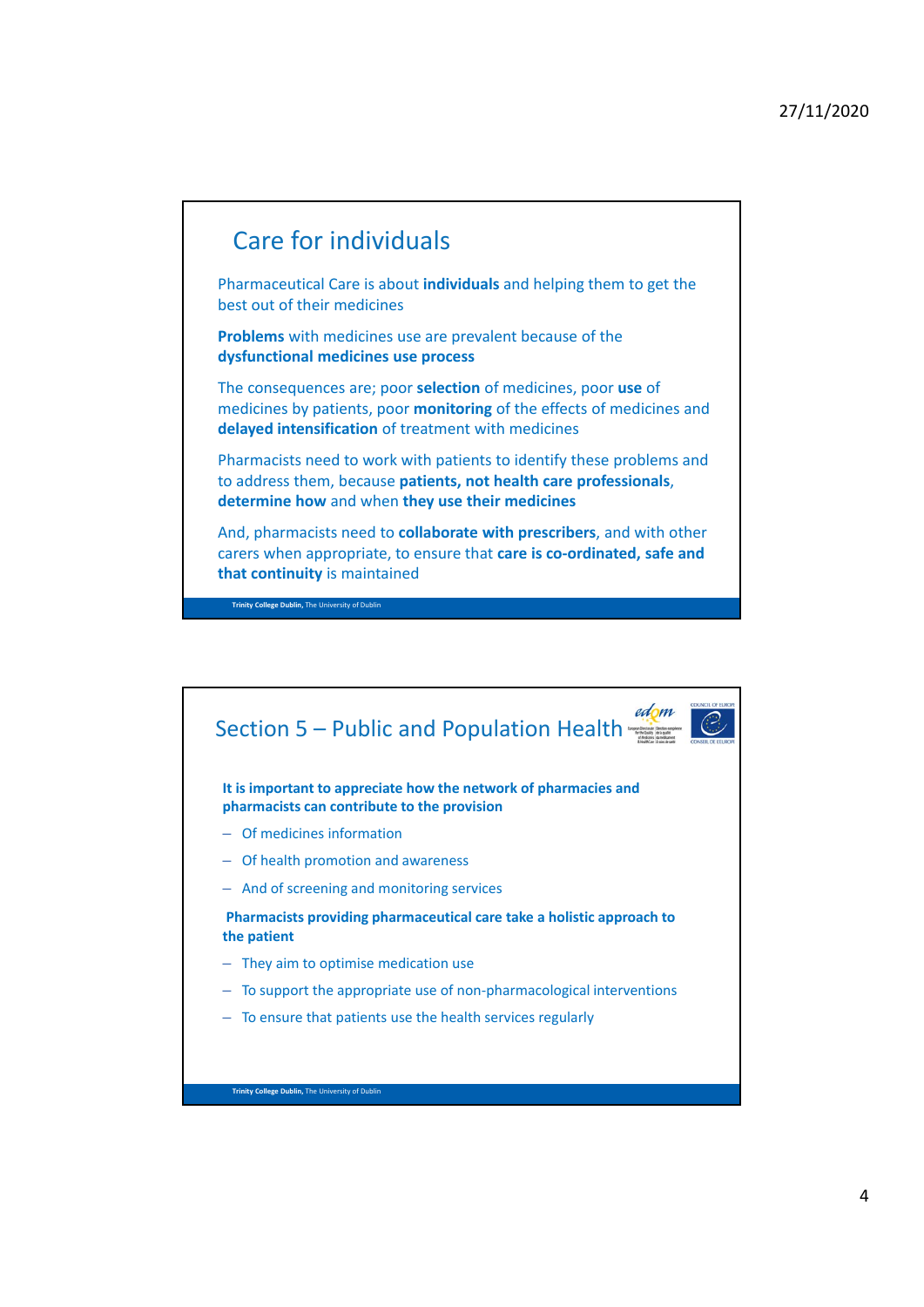

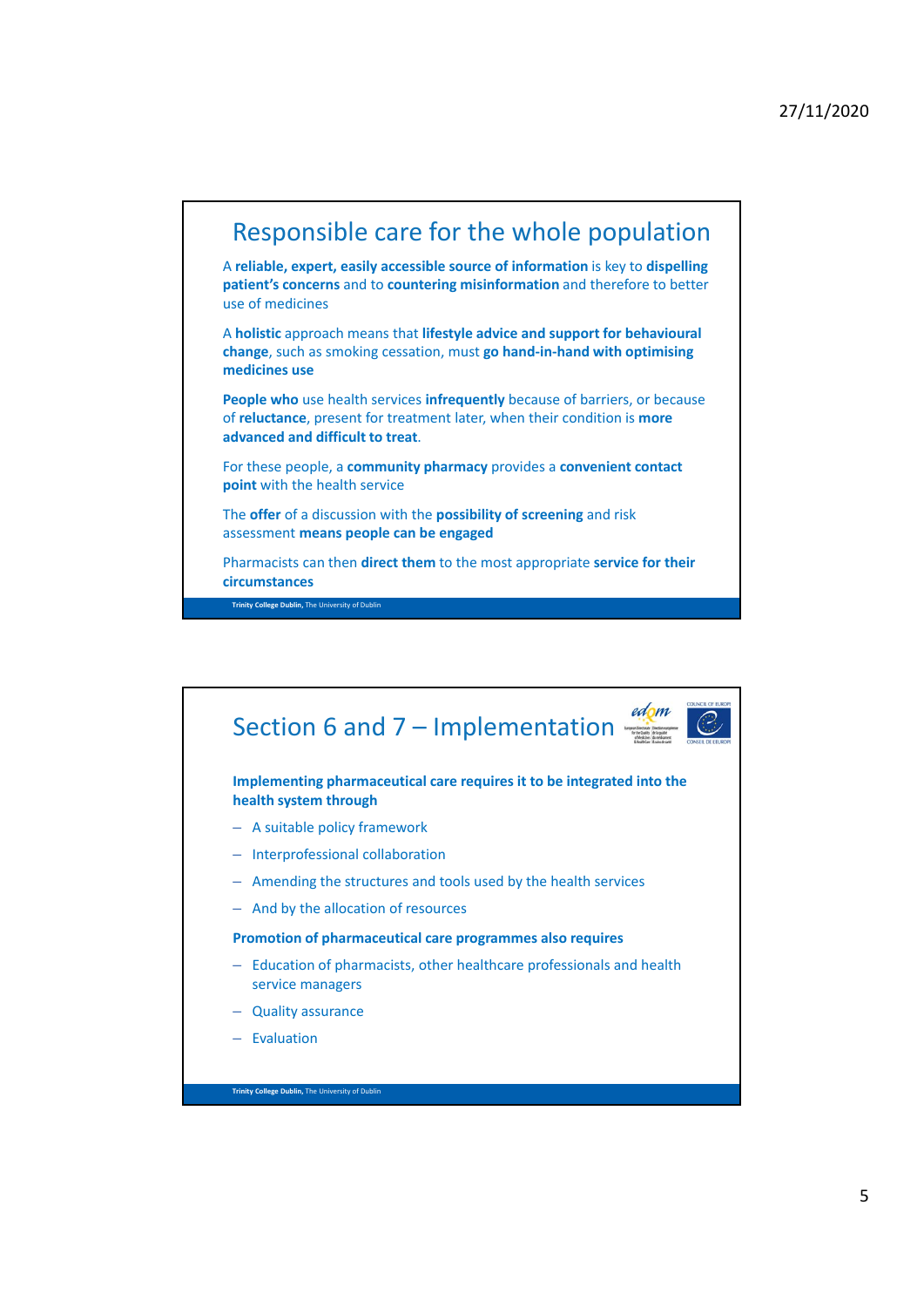## Supporting the development of implementation, collaboration and coordination throughout the health service

Health services are **complex, inter-dependent networks** in which each health care professional operates

Introducing a new practice without considering **how to implement** it in this network is bound to result in failure

The **public, prescribers,** other health care **professionals and health service managers** all **need to be engaged** in order for pharmaceutical care to be accepted and supported

**Interprofessional collaboration** is crucial to pharmaceutical care and to **patient safety**

Pharmacists need **support for training** and to **re-orientate their practice**

**Evaluation** is needed to identify the problems that **hinder implementation** and for **quality assurance**

**Trinity College Dublin,** The University of Dublin